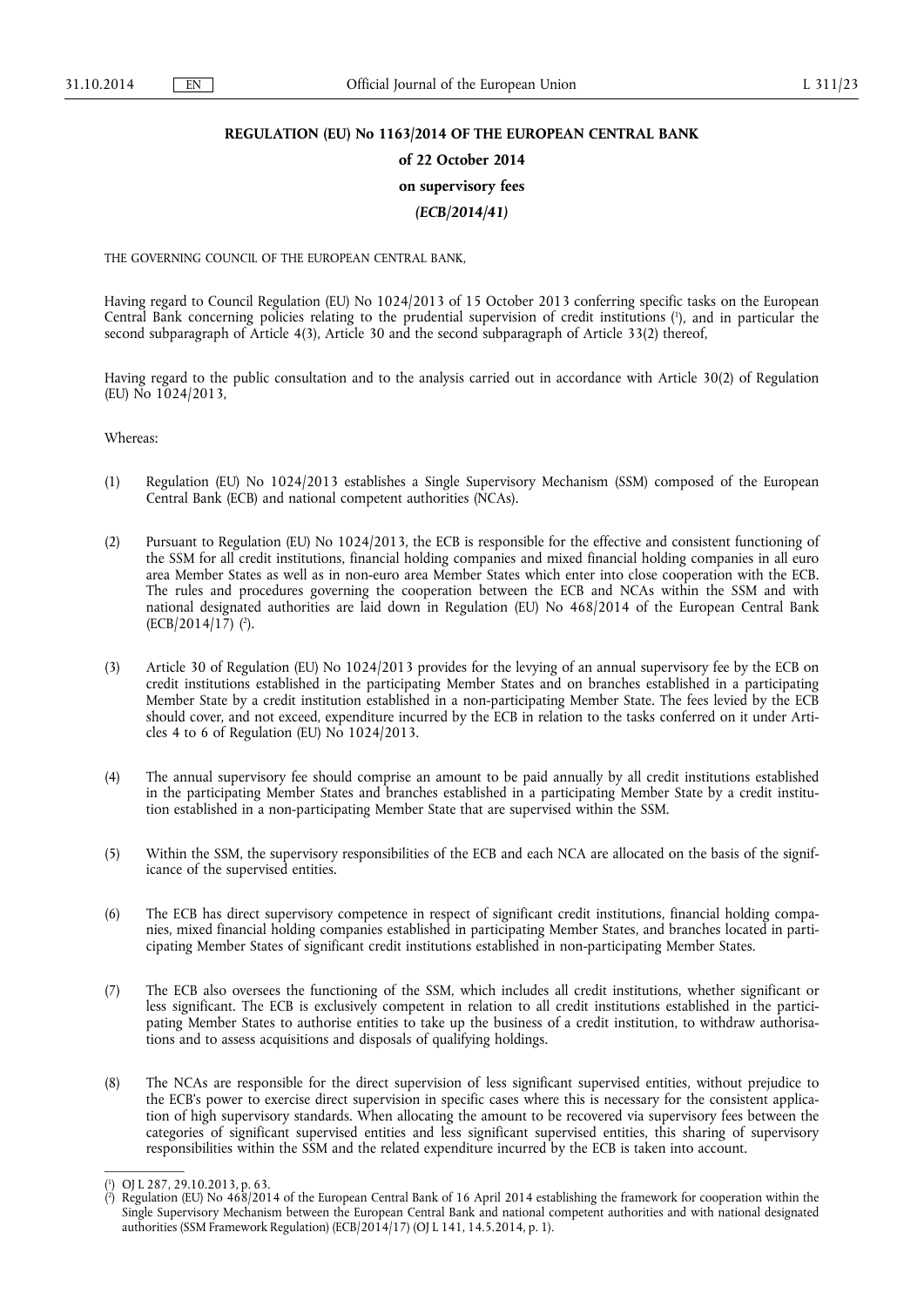- (9) Article 33(2) of Regulation (EU) No 1024/2013 requires the ECB to publish by means of regulations and decisions the detailed operational arrangements for the implementation of the tasks conferred upon it by Regulation (EU) No 1024/2013.
- (10) According to Article 30(3) of Regulation (EU) No 1024/2013 the fees are to be based on objective criteria relating to the importance and risk profile of the credit institutions concerned, including risk weighted assets.
- (11) The fees are to be calculated at the highest level of consolidation within participating Member States. This means that when credit institutions are part of a supervised group established in the participating Member States, one fee shall be calculated and paid at group level.
- (12) In calculating the annual supervisory fee, subsidiaries established in non-participating Member States should not be taken into account. In this respect, and in order to determine the relevant fee factors of a supervised group, sub-consolidated data for all subsidiaries and operations controlled by the parent undertaking in the participating Member States should be provided. However, the costs of producing such sub-consolidated data may be high and, for this reason, supervised entities should be able to opt for a fee calculated on the basis of data provided at the highest level of consolidation within the participating Member States including subsidiaries established in nonparticipating Member States, even if this might result in a higher fee.
- (13) The institutions referred to in Article 2(5) of Directive 2013/36/EU of the European Parliament and of the Council ( 1 ) are excluded from the supervisory tasks conferred on the ECB in accordance with Regulation (EU) No 1024/2013 and, therefore, the ECB will not levy fees on them.
- (14) A regulation has general application, is binding in its entirety and directly applicable in all euro area Member States. It is thus the appropriate legal instrument to lay down the practical arrangements for the implementation of Article 30 of Regulation (EU) No 1024/2013.
- (15) In line with Article 30(5) of Regulation (EU) No 1024/2013, this Regulation is without prejudice to the right of NCAs to levy fees in accordance with national law and, to the extent supervisory tasks have not been conferred on the ECB, or in respect of costs of cooperating with and assisting the ECB and acting on its instructions, in accordance with relevant Union law and subject to the arrangements made for the implementation of Regulation (EU) No 1024/2013, including Articles 6 and 12 thereof,

HAS ADOPTED THIS REGULATION:

## PART I

# **GENERAL PROVISIONS**

### *Article 1*

## **Subject matter and scope**

- 1. This Regulation lays down:
- (a) the arrangements for calculating the total amount of the annual supervisory fees to be levied in respect of supervised entities and supervised groups;
- (b) the methodology and criteria for calculating the annual supervisory fee to be borne by each supervised entity and each supervised group;
- (c) the procedure for the collection by the ECB of the annual supervisory fees.

<sup>(</sup> 1 ) Directive 2013/36/EU of the European Parliament and of the Council of 26 June 2013 on access to the activity of credit institutions and prudential supervision of credit institutions and investment firms, amending Directive 2002/87/EC and repealing Directives 2006/48/EC and 2006/49/EC (OJ L 176, 27.6.2013, p. 338).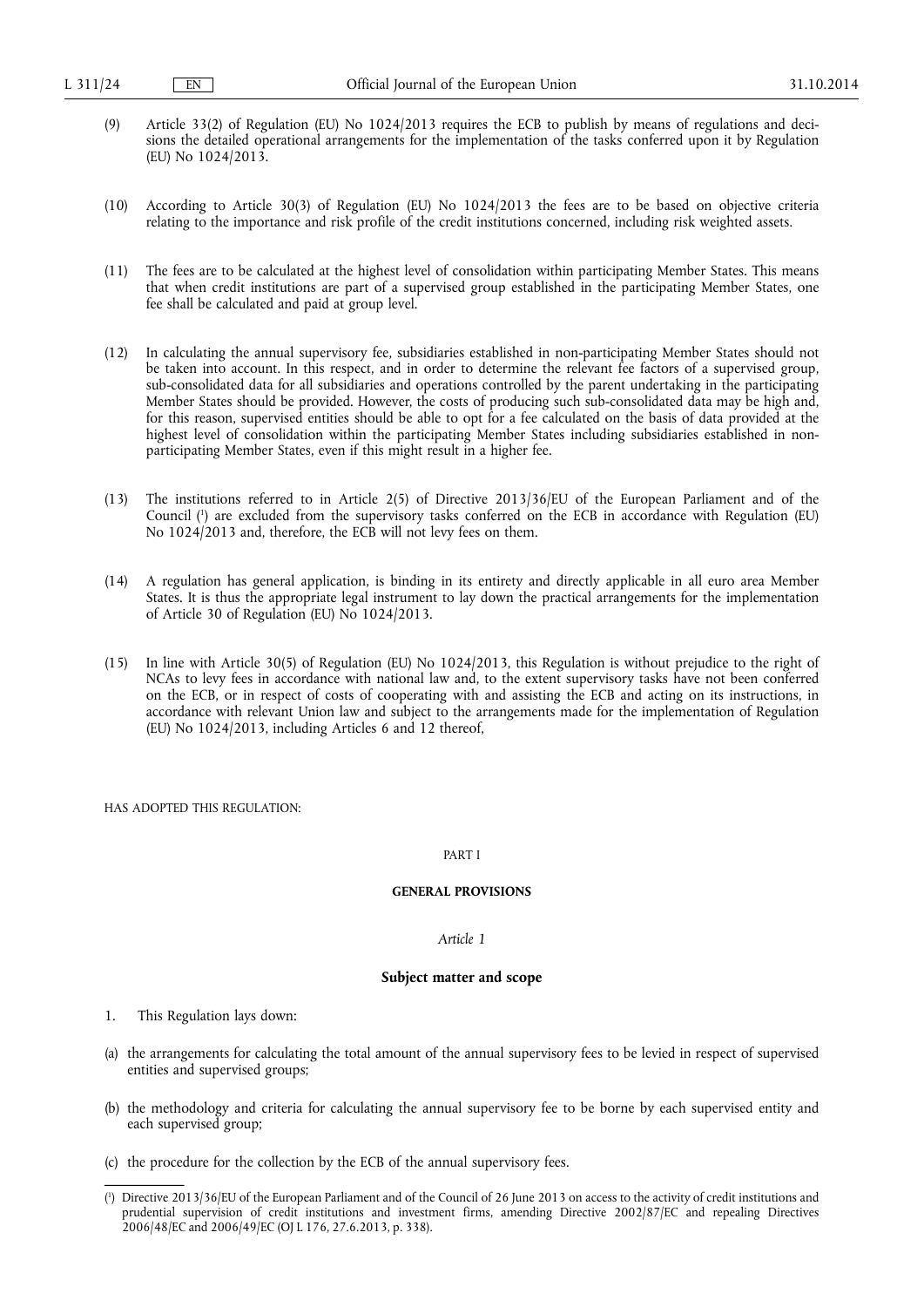2. The total amount of the annual supervisory fees shall encompass the annual supervisory fee in respect of each significant supervised entity or group and each less significant supervised entity or group and shall be calculated by the ECB at the highest level of consolidation within the participating Member States.

# *Article 2*

## **Definitions**

For the purposes of this Regulation, the definitions contained in Regulation (EU) No 1024/2013 and Regulation (EU) No 468/2014 (ECB/2014/17) shall apply, unless otherwise provided for, together with the following definitions:

- 1. 'annual supervisory fee' means the fee payable in respect of each supervised entity and each supervised group as calculated in accordance with the arrangements set out in Article  $10(6)$ ;
- 2. 'annual costs' means the amount, as determined in accordance with the provisions of Article 5, to be recovered by the ECB via the annual supervisory fees for a specific fee period;
- 3. 'fee debtor' means the fee-paying credit institution or fee-paying branch determined in accordance with Article 4 and to which the fee notice is addressed;
- 4. 'fee factors' means the data related to a supervised entity or a supervised group defined in Article 10(3)(a) which are used to calculate the annual supervisory fee;
- 5. 'fee notice' means a notice specifying the annual supervisory fee payable by and issued to the relevant fee debtor in accordance with this Regulation;
- 6. 'fee-paying credit institution' means a credit institution established in a participating Member State;
- 7. 'fee-paying branch' means a branch established in a participating Member State by a credit institution established in a non-participating Member State;
- 8. 'fee period' means a calendar year;
- 9. 'first fee period' means the period of time between the date on which the ECB assumes the tasks conferred on it under Regulation (EU) No 1024/2013 and the end of the calendar year in which the ECB assumes these tasks;
- 10. 'group of fee-paying entities' means (i) a supervised group and (ii) a number of fee-paying branches that are deemed to be one branch in accordance with Article 3(3);
- 11. 'Member State' means a Member State of the Union;
- 12. 'total assets' means the total value of assets as determined in accordance with Article 51 of Regulation (EU) No 468/2014 (ECB/2014/17). In the case of a group of fee-paying entities, total assets excludes subsidiaries established in non-participating Member States and third countries;
- 13. 'total risk exposure' means, with reference to a group of fee-paying entities and to a fee-paying credit institution that is not part of a group of fee-paying entities, the amount determined at the highest level of consolidation within the participating Member States and calculated by application of Article 92(3) of Regulation (EU) No 575/2013 of the European Parliament and of the Council ( 1 ).

## *Article 3*

# **General obligation to pay the annual supervisory fee**

1. The ECB shall levy an annual supervisory fee in respect of each supervised entity and each supervised group for each fee period.

<sup>(</sup> 1 ) Regulation (EU) No 575/2013 of the European Parliament and of the Council of 26 June 2013 on prudential requirements for credit institutions and investment firms and amending Regulation (EU) No 648/2012 (OJ L 176, 27.6.2013, p. 1).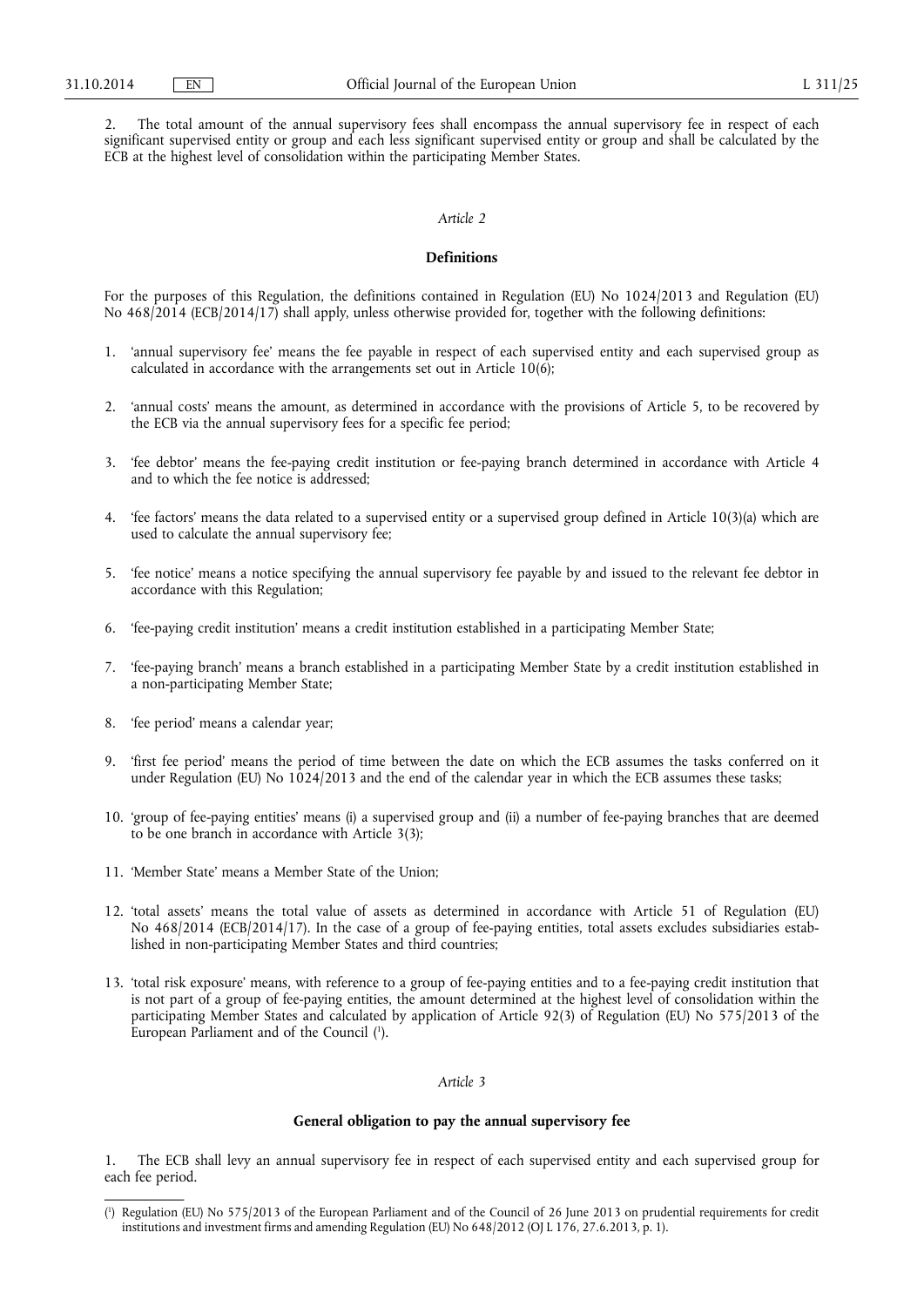2. The annual supervisory fee for each supervised entity and supervised group will be specified in a fee notice issued to and payable by the fee debtor. The fee debtor will be the addressee of the fee notice and of any notice or communication from the ECB with regard to supervisory fees. The fee debtor will be responsible for paying the annual supervisory fee.

3. Two or more fee-paying branches established by the same credit institution in the same participating Member State are deemed to be one branch. Fee-paying branches of the same credit institution established in different participating Member States are not deemed to be one branch.

4. Fee-paying branches shall be deemed to be separate from subsidiaries of the same credit institution established in the same participating Member State for the purposes of this Regulation.

# *Article 4*

## **Fee debtor**

1. The fee debtor in respect of the annual supervisory fee is:

(a) the fee-paying credit institution, in the case of a fee-paying credit institution that is not part of a supervised group;

- (b) the fee-paying branch, in the case of a fee-paying branch that is not combined with another fee-paying branch;
- (c) determined in accordance with the provisions of paragraph 2, in the case of a supervised group of fee-paying entities.

2. Without prejudice to the arrangements within a group of fee-paying entities with respect to the allocation of costs, a group of fee-paying entities shall be treated as one unit. Each group of fee-paying entities shall nominate the fee debtor for the whole group and shall notify the identity of the fee debtor to the ECB. The fee debtor shall be established in a participating Member State. Such notification shall be considered valid only if:

- (a) it states the names of all supervised entities of the group covered by the notification;
- (b) it is signed on behalf of all supervised entities of the group;
- (c) it reaches the ECB by 1 July of each year at the latest, in order to be taken into account for the issuance of the fee notice in respect of the following fee period.

If more than one notification per group of fee-paying entities reaches the ECB in time, the notification received by the ECB closest to but prior to the deadline shall prevail.

3. Without prejudice to paragraph 2, the ECB reserves the right to determine the fee debtor.

### PART II

## **EXPENDITURE AND COSTS**

#### *Article 5*

## **Annual costs**

1. The annual costs shall be the basis for determining the annual supervisory fees and they shall be recovered via the payment of such annual supervisory fees.

The amount of the annual costs shall be determined on the basis of the amount of the annual expenditure consisting of any expenses incurred by the ECB in the relevant fee period that are directly or indirectly related to its supervisory tasks.

The total amount of the annual supervisory fees shall cover, but not exceed, the expenditure incurred by the ECB in relation to its supervisory tasks in the relevant fee period.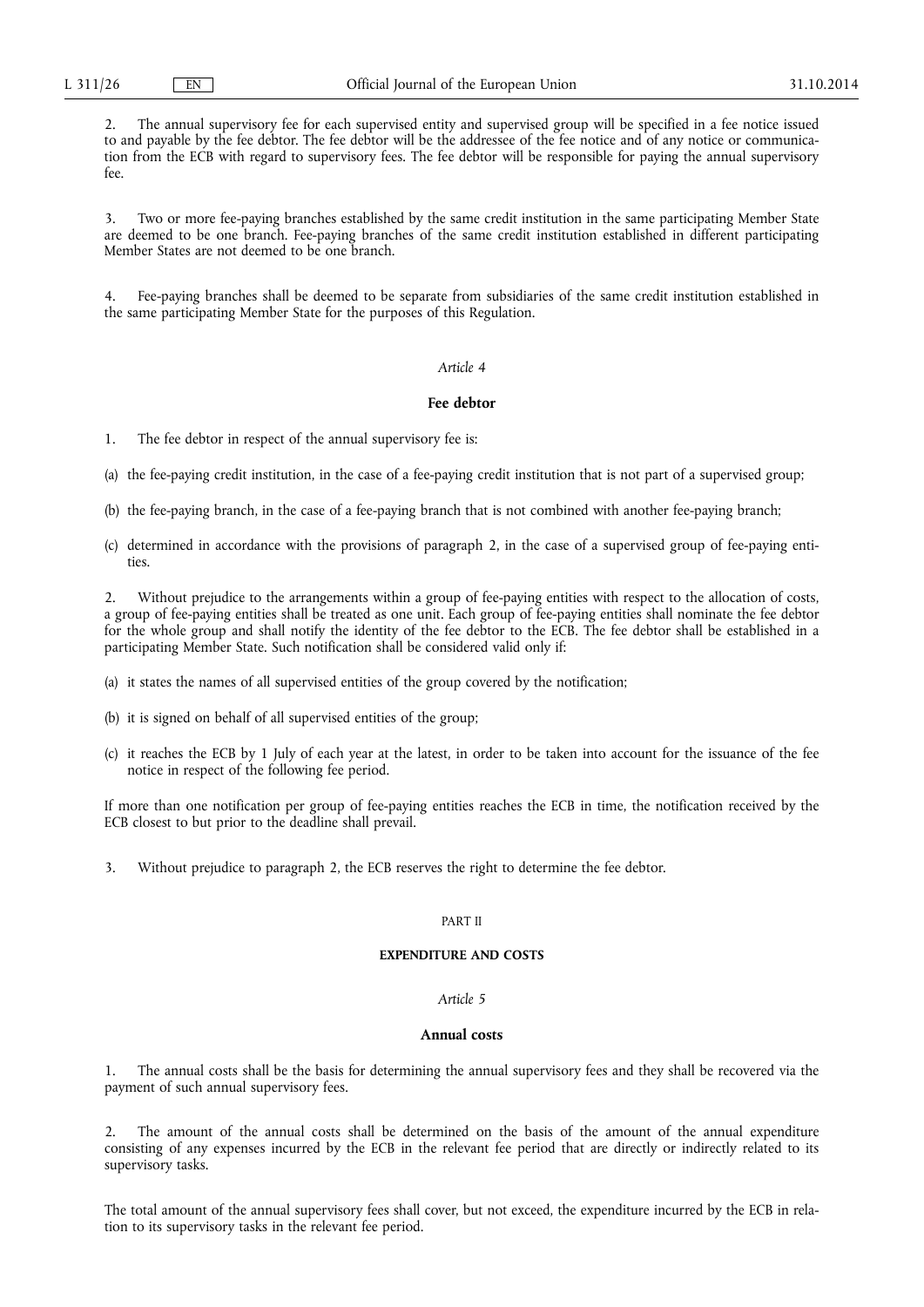3. When determining the annual costs, the ECB shall take into account:

(a) any fee amounts related to previous fee periods that were not collectible;

(b) any interest payments received in accordance with Article 14;

(c) any amounts received or refunded in accordance with Article 7(3).

## *Article 6*

# **Estimating and determining the annual costs**

1. Without prejudice to its reporting obligations under Regulation (EU) No 1024/2013, the ECB shall by the end of each calendar year calculate the estimated annual costs in respect of the fee period for the following calendar year.

2. Within four months after the end of each fee period the ECB shall determine the actual annual costs for that fee period.

The estimated annual costs and actual annual costs shall serve as a basis for the calculation of the total amount of the annual supervisory fees referred to in Article 9(1).

## PART III

# **DETERMINING THE ANNUAL SUPERVISORY FEE**

# *Article 7*

## **New supervised entities or change of status**

1. Where a supervised entity or a supervised group is supervised for only part of the fee period, the annual supervisory fee shall be calculated by reference to the number of full months of the fee period for which the supervised entity or the supervised group is supervised.

2. Where, following an ECB decision to such effect, the status of a supervised entity or a supervised group changes from significant to less significant, or vice versa, the annual supervisory fee shall be calculated on the basis of the number of months for which the supervised entity or the supervised group was a significant or less significant entity or group at the last day of the month.

3. Where the amount of the annual supervisory fee levied deviates from the amount of the fee calculated in accordance with paragraphs 1 or 2, a refund to the fee debtor shall be paid, or an additional invoice shall be issued by the ECB to be paid by the fee debtor.

# *Article 8*

### **Split of annual costs between significant and less significant supervised entities**

In order to calculate the annual supervisory fee payable in respect of each supervised entity and supervised group the annual costs shall be split into two parts, one for each category of supervised entities and supervised groups, as follows:

(a) the annual costs to be recovered from significant supervised entities;

(b) the annual costs to be recovered from less significant supervised entities.

2. The split of the annual costs in accordance with paragraph 1 shall be made on the basis of the costs allocated to the relevant functions which perform the direct supervision of significant supervised entities and the indirect supervision of less significant supervised entities.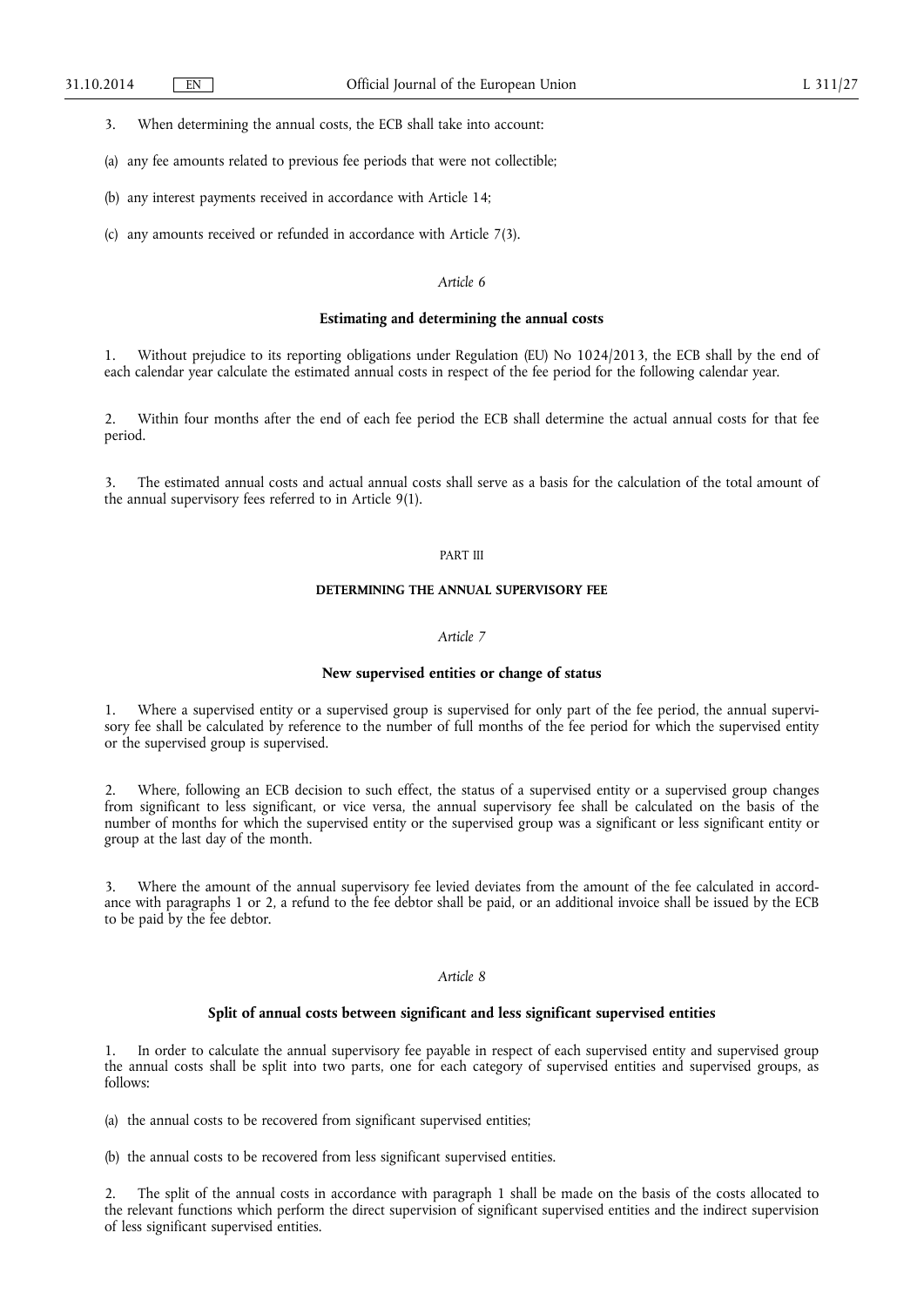#### *Article 9*

## **Amount to be levied**

1. The total amount of the annual supervisory fees to be levied by the ECB shall be the sum of:

(a) the estimated annual costs for the current fee period based on the approved budget for the fee period;

(b) any surplus or deficit from the previous fee period determined by deducting the actual annual costs incurred in respect of the previous fee period from estimated annual costs levied for the previous fee period.

2. For each category of supervised entities and supervised groups, the ECB shall decide the total amount to be levied via the annual supervisory fees, which shall be published on its website by 30 April of the relevant fee period.

# *Article 10*

### **Annual supervisory fee payable in respect of supervised entities or supervised groups**

1. The annual supervisory fee payable in respect of each significant supervised entity or significant supervised group shall be determined by allocating the amount to be levied on the category of significant supervised entities and significant supervised groups to the individual significant supervised entities and significant supervised groups on the basis of their fee factors.

2. The annual supervisory fee payable in respect of each less significant supervised entity or less significant supervised group shall be determined by allocating the amount to be levied on the category of less significant supervised entities and less significant supervised groups to the individual less significant supervised entities and less significant supervised groups on the basis of their fee factors.

3. The fee factors at the highest level of consolidation within the participating Member States shall be calculated on the following basis.

- (a) The fee factors used to determine the annual supervisory fee payable in respect of each supervised entity or supervised group shall be the amount at the reference date of:
	- (i) total assets;
	- (ii) total risk exposure. In the case of a fee-paying branch, total risk exposure is considered zero.
- (b) The data regarding the fee factors shall be determined and collected in accordance with an ECB decision outlining the applicable methodology and procedures. This decision shall be published on the ECB website.
- (c) For the purpose of the calculation of fee factors, supervised groups should as a rule exclude assets of subsidiaries located in non-participating Member States and third countries. Supervised groups may decide not to exclude such assets for the determination of fee factors.
- (d) For supervised entities or supervised groups classified as less significant on the basis of Article 6(4) of Regulation (EU) No 1024/2013, the fee factor of total assets shall not exceed EUR 30 billion.
- (e) The relative weighting used in respect of the fee factors shall be:
	- (i) total assets: 50 %;
	- (ii) total risk exposure: 50 %.

4. The fee debtors shall provide the fee factors with a reference date of 31 December of the preceding year and submit the required data to the NCA concerned for the calculation of the annual supervisory fees by the ECB by close of business on 1 July of the year following the said reference date or on the next business day if 1 July is not a business day. Where supervised entities prepare their annual accounts based on an accounting year-end which deviates from the calendar year, the fee debtors may provide fee factors with a reference date of their accounting year-end. NCAs shall submit these data to the ECB in accordance with procedures to be established by the ECB. The sum of all fee debtors' total assets and the sum of all fee debtors' total risk exposure shall be published on the ECB's website.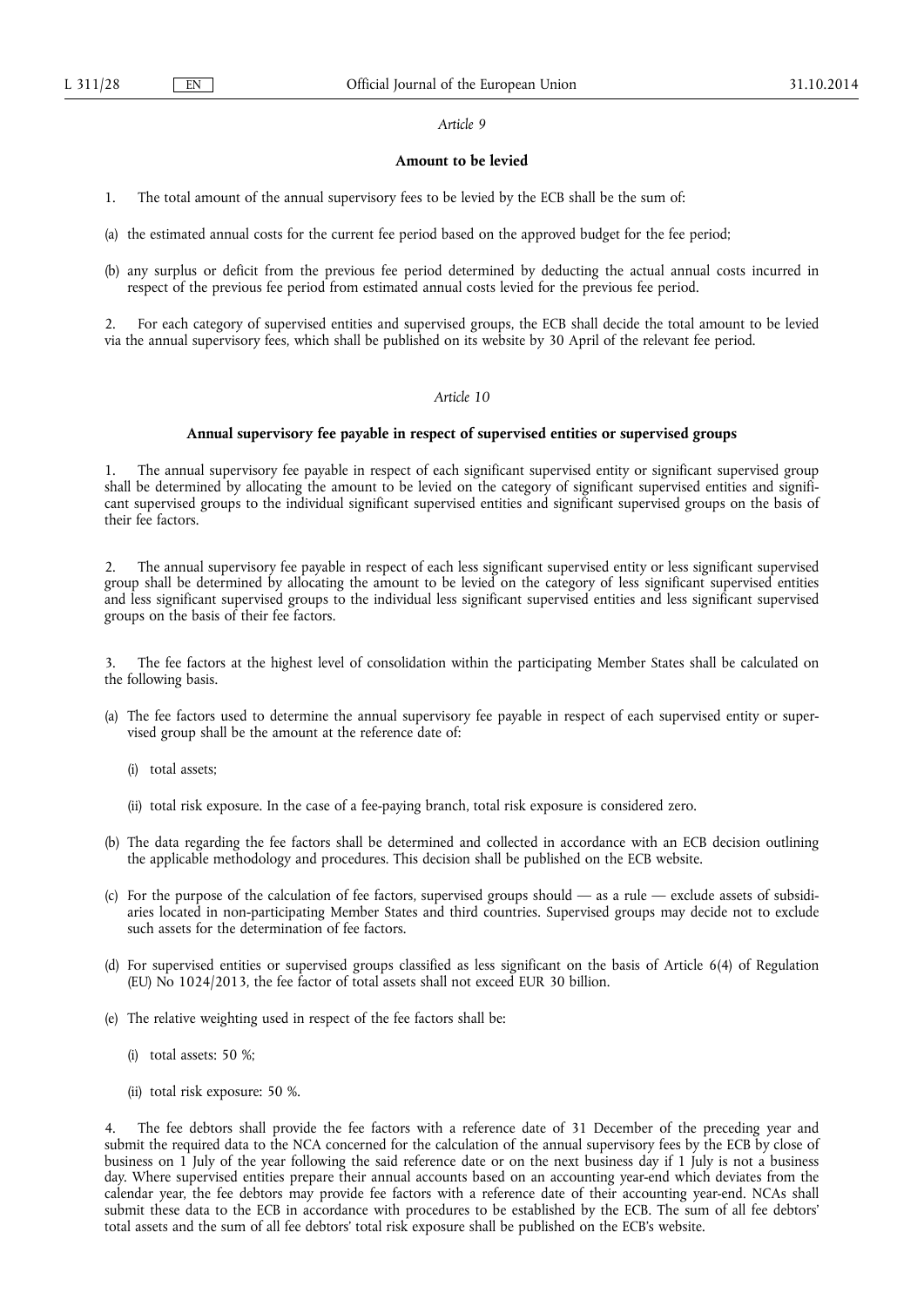5. In the event that a fee debtor fails to provide the fee factors, the ECB shall determine the fee factors in accordance with the methodology set out in the ECB decision. Failure to provide the fee factors as provided in paragraph 4 of this Article shall be considered as a breach of this Regulation.

- 6. The calculation of the annual supervisory fee payable by each fee debtor shall be performed as outlined below.
- (a) The annual supervisory fee is the sum of the minimum fee component and the variable fee component.
- (b) The minimum fee component is calculated as a fixed percentage of the total amount of the annual supervisory fees for each category of supervised entities and supervised groups, as determined in accordance with Articles 8 and 9. For the category of significant supervised entities and significant supervised groups, the fixed percentage is 10 %. This amount is split equally among all fee debtors. For significant supervised entities and significant supervised groups with total assets of EUR 10 billion or less, the minimum fee component is halved. For the category of less significant supervised entities and less significant supervised groups, the fixed percentage is 10 %. This amount is split equally among all fee debtors. The minimum fee component represents the lower limit of the annual supervisory fee per fee debtor.
- (c) The variable fee component is the difference between the total amount of the annual supervisory fees for each category of supervised entities, as determined in accordance with Articles 8 and 9, and the minimum fee component for the same category. The variable fee component is allocated to individual fee debtors in each category according to each fee debtor's share in the sum of all fee debtors' weighted fee factors as determined pursuant to paragraph 3.

On the basis of the calculation performed in accordance with the preceding paragraphs and of the fee factors provided in accordance with paragraph 4 of this Article, the ECB shall decide on the annual supervisory fee to be paid by each fee debtor. The annual supervisory fee to be paid will be communicated to the fee debtor via the fee notice.

### PART IV

## **COOPERATION WITH NCAS**

## *Article 11*

### **Cooperation with NCAs**

The ECB shall communicate with the NCAs before deciding on the final fee level to ensure that supervision remains cost-effective and reasonable for all credit institutions and branches concerned. For this purpose, the ECB shall develop and implement an appropriate channel of communication in cooperation with the NCAs.

2. NCAs shall assist the ECB in levying fees if the ECB so requests.

3. In the case of credit institutions in a participating non-euro area Member State whose close cooperation with the ECB is neither suspended nor terminated, the ECB shall issue instructions to the NCA of that Member State regarding the collection of fee factors and invoicing of the annual supervisory fee.

### PART V

#### **INVOICING**

## *Article 12*

## **Fee notice**

1. A fee notice shall be issued annually by the ECB to each fee debtor.

2. The fee notice shall specify the means by which the annual supervisory fee shall be paid. The fee debtor shall comply with the requirements set out in the fee notice with respect to the payment of the annual supervisory fee.

3. The amount due under the fee notice shall be paid by the fee debtor within 35 days of the date of issuance of the fee notice.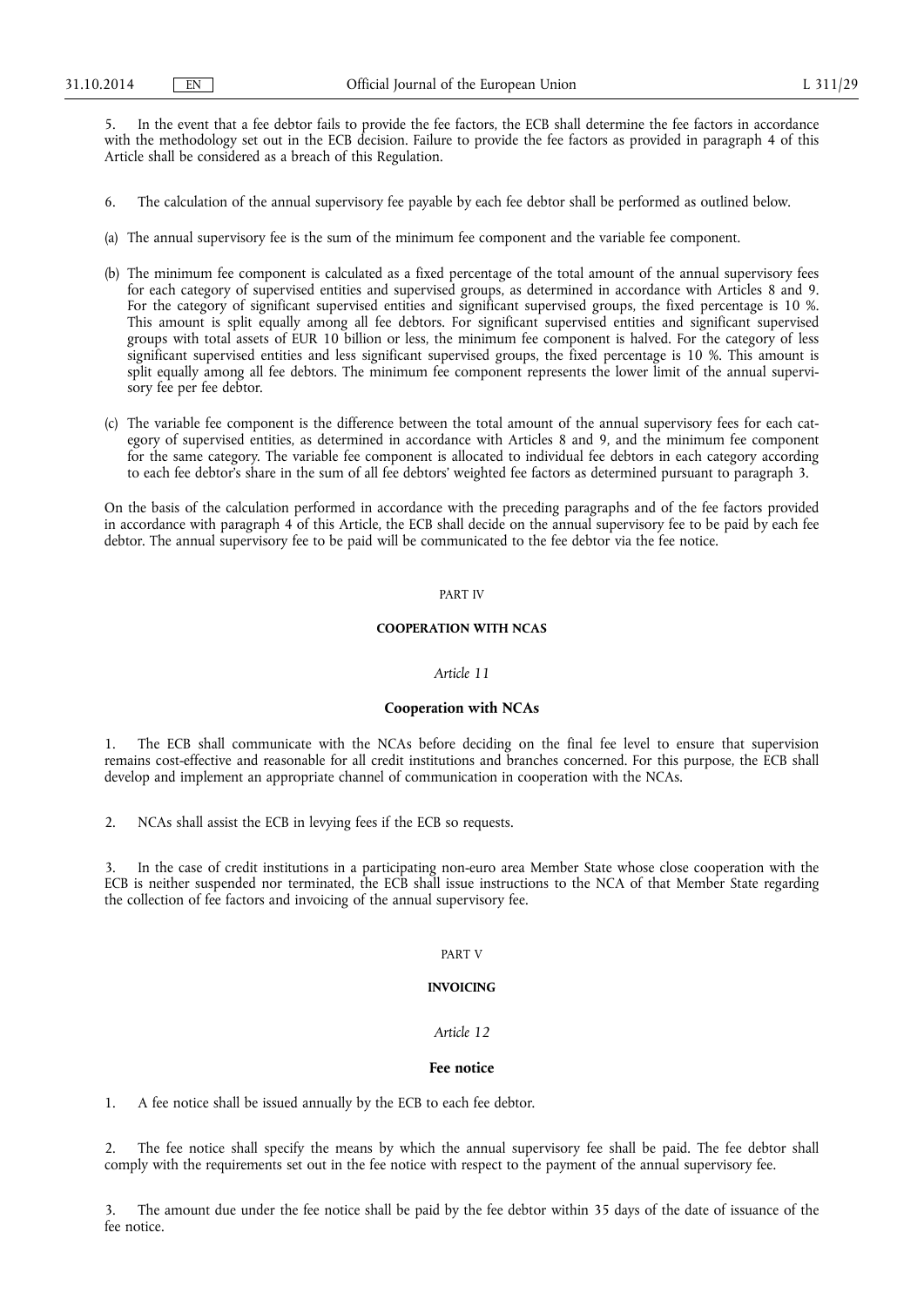### *Article 13*

## **Notification of the fee notice**

1. The fee debtor is responsible for keeping the contact details for the submission of the fee notice up to date and shall communicate to the ECB any changes in the contact details (i.e. name, function, organisational unit, address, e-mail address, telephone number, fax number). The fee debtor shall communicate any changes to the contact details to the ECB by 1 July of each fee period at the latest. These contact details shall refer to a natural person or preferably to a function within the fee debtor organisation.

2. The ECB shall notify the fee notice through any of the following means: (a) electronically or by other comparable means of communication, (b) by fax, (c) by express courier service, (d) by registered mail with a form for acknowledgement, (e) by service or delivery by hand. The fee notice is valid without signature.

# *Article 14*

#### **Interest in case of non-payment**

Without prejudice to any other remedy available to the ECB, in the event of partial payment, non-payment or noncompliance with the conditions for payment specified in the fee notice, interest shall accrue on a daily basis on the outstanding amount of the annual supervisory fee at an interest rate of the ECB's main refinancing rate plus 8 percentage points from the date on which the payment was due.

### PART VI

#### **FINAL PROVISIONS**

### *Article 15*

### **Sanctions**

In the event of a breach of this Regulation, the ECB may impose sanctions on supervised entities in accordance with Council Regulation (EC) No 2532/98 (<sup>1</sup>) complemented by Regulation (EU) No 468/2014 (ECB/2014/17).

## *Article 16*

### **Transitional provisions**

1. The fee notice for the first fee period shall be issued together with the fee notice for the 2015 fee period.

2. To enable the ECB to start levying the annual supervisory fee, each group of fee-paying entities shall nominate the fee debtor for the group and shall notify the identity of the fee debtor to the ECB by 31 December 2014, in accordance with Article 4(2).

3. The fee debtor shall submit the data mentioned in Article 13(1) for the first time by 1 March 2015.

#### *Article 17*

### **Report and review**

In accordance with Article 20(2) of Regulation (EU) No  $1024/2013$ , the ECB shall submit a report on the envisaged evolution of the structure and amount of the annual supervisory fees each year to the European Parliament, the Council of the European Union, the European Commission and the Euro Group.

2. The ECB shall conduct a review of this Regulation, in particular regarding the methodology and criteria for calculating the annual supervisory fees to be levied on each supervised entity and group, by 2017.

<sup>(</sup> 1 ) Council Regulation (EC) No 2532/98 of 23 November 1998 concerning the powers of the European Central Bank to impose sanctions (OJ L 318, 27.11.1998, p. 4).